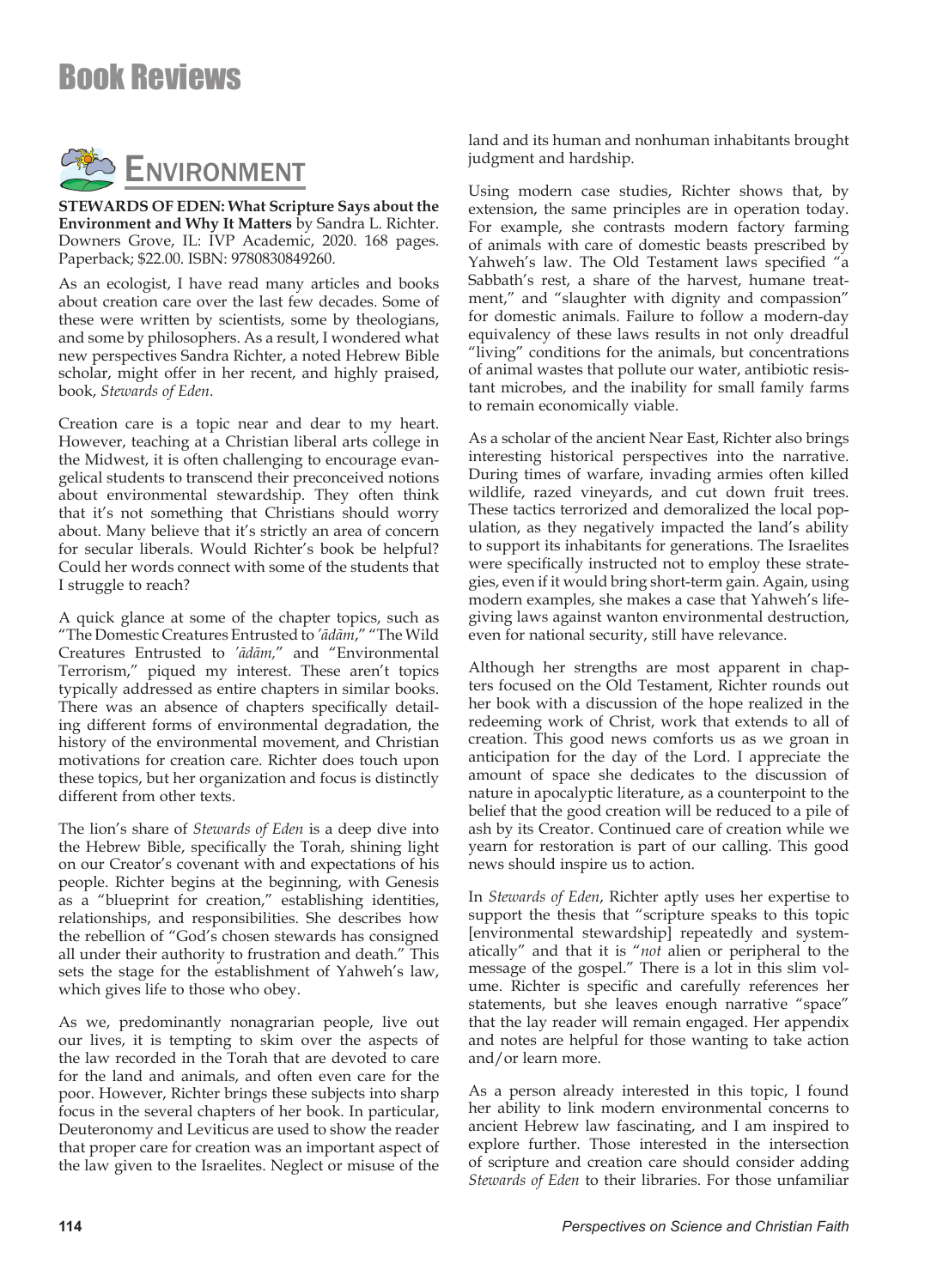with or resistant to considering creation care as part of our Christian calling, it may be most fruitful to explore this book, with its end-of-chapter questions, in discussion groups.

*Reviewed by Laurie Furlong, Professor of Biology, Northwestern College, Orange City, IA 51041.*



**RETHINKING HISTORY, SCIENCE, AND RELI-GION: An Exploration of Conflict and the Complexity Principle** by Bernard Lightman, ed. Pittsburgh, PA: University of Pittsburgh Press, 2019. ix–307 pages, with notes, selected bibliography, and index. Hardcover; \$50.00. ISBN: 9780822945741.

First some background to the making of *Rethinking History, Science, and Religion*. This edited collection by Bernard Lightman, Professor of Humanities at York University, Toronto, Canada, and past president of the History of Science Society, is the product of a two-day symposium on "Science and Religion: Exploring the Complexity Thesis," during the International Congress of History of Science and Technology in Rio de Janeiro in 2017. One can consider this to be a companion volume to *The Warfare between Science and Religion: The Idea That Wouldn't Die,* edited by Jeff Hardin, Ronald L. Numbers, and Ronald A. Binzley (Johns Hopkins University Press, 2018).<sup>1</sup>

In one way, *Rethinking History, Science, and Religion* is a focused and daring work. It asks a fundamental question directed at much of contemporary historiography in the field of science-religion relations: if science and religion are not perpetually in conflict, as ever so many historians have claimed over the past fifty years, is complexity a better, if not the best, way to recount the relationship between science and religion? Complexity is the solution first proposed by John H. Brooke in his now classic 1991 text, *Science and Religion: Some Historical Perspectives* (Cambridge University Press).2 In fact, Lightman dedicates his edited book to John H. Brooke, the leading proponent of complexity.

But what does the "complexity thesis" add to our discussion? Is it really a thesis? Is it a principle? Does it explain or does it rather describe the situatedness and contingency of the science-religion relationship, its cartography, as David Livingstone might say? Is its sole positive feature to discourage us from making facile assumptions about the relationship between science and religion? Or does it simply add another c-word to our vocabulary: complexity instead of contrast, concordance, compatibility, conflict, conversion, complementarity (or harmony)? Brooke has famously said, "There is no such thing as *the* relationship between science and religion. It is what different individuals and communities have made of it in a plethora of different contexts" (p. 321, italics original, *Science and Religion*). That statement certainly invites one to consider a complexity thesis.

Although the role of complexity has been a conversation topic for several years,<sup>3</sup> Lightman wants to gauge the current "pulse of the field." He wishes contributors to test the "complexity principle" in scholarly contexts other than the usual Christian West (often seen as Europe and the USA/Canada), as well as in public spaces. This move invites an additional question: will the complexity thesis be able to provide a coherent narrative, or will it merely give us one contextualized example after another with no perceptible trend to bind them together? If there are many complex stories to tell, then it seems that a master-narrative or pattern would be a pipedream at best.

After an introduction by Bernard Lightman, the book is divided into three sections: Part I: The Local and the Global; Part II: The Media and the Public; and Part III: Historiographies and Theories. The book concludes with "Afterword: The Instantiation of Historical Complexity," written by John Hedley Brooke.

Part I contains four chapters ranging from a local context (chap. 1, "The Stigmata of Ancestry: Reinvigorating the Conflict Thesis in the American 1970s," by Erika Lorraine Milam), to more global ones (chap. 2, "Three Centuries of Scientific Culture and Catholicism in Argentina: A Case Study of Long-Term Trends," by Miguel de Asúa; chap. 3, "Reexamining Complexity: Sayyid Ahmad Khan's Interpretation of 'Science' in Islam," by Sarah A. Qidwai; and chap. 4, "Christian Missionaries, Science, and the Complexity Thesis in the Nineteenth-Century World," by John Stenhouse).

Each of these chapters addresses the complexity thesis with a different focus. Erika Milam argues that the supposed conflicts between science and religion "gained rhetorical traction" by both scientific creationists and die-hard evolutionists because they both denied the complexity of their own origins. Irven DeVore's studies of primate behavior is used as a template to test that thesis. Miguel de Asúa identifies three trends in Argentinean scientific culture: (1) colonial period harmony, (2) nineteenth-century conflict, and (3) twentieth-century indifference. Sarah A. Qidwai calls us to carefully consider the interpretation of science in Islam rather than by Islam in the 1865 self-published commentary by Sayyid Ahmad Khan (1817–1898). John Stenhouse examines whether Ronald Numbers's suggestion that we introduce some mid-scale patterns (or generalizations) such as "naturalization, privatization, secularization, globalization and radicalization," aids us in understanding the complexity of science/religion relationships in the nineteenth century. Stenhouse concludes that a study of missionary science outside the West complicates Numbers's attempt to "simplify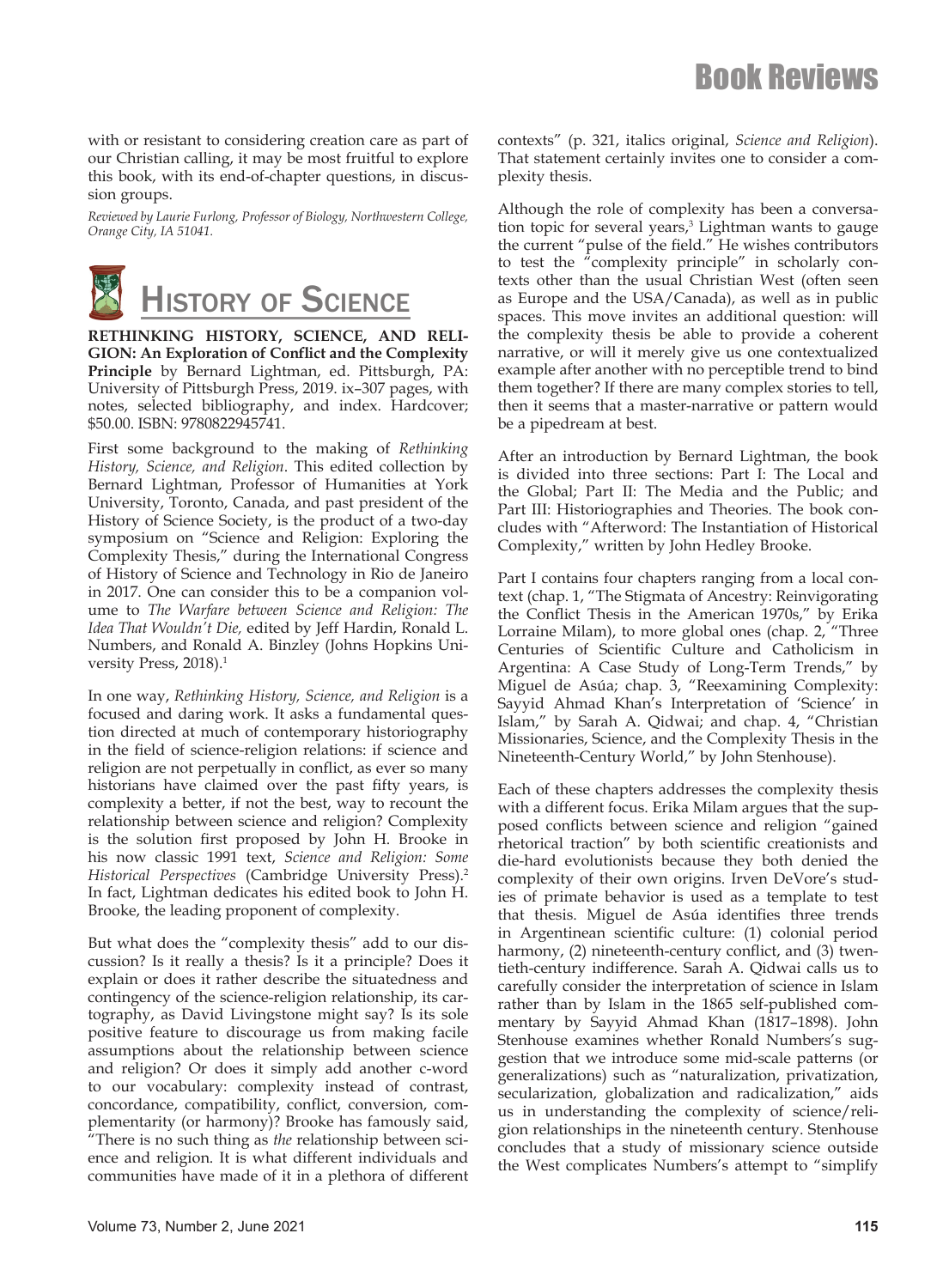complexity," and does not do justice to missionary practices well into the twentieth century.

Part II contains five chapters examining the role of the media and public response to science/religion discussions and events: chap. 5, "Creating a New Space for Debate: The Monthlies, Science, and Religion," by Bernard Lightman; chap. 6, "Darwin's Publisher: John Murray III at the Intersection of Science and Religion," by Sylvia Nickerson; chap. 7, "The 'Harmony Thesis' in the Turkish Media, 1950–1970," by M. Alper Yalçinkaya; chap. 8, "A Humanist Blockbuster: Jacob Bronowski and the Ascent of Man," by Alexander Hall; and chap. 9, "Teaching Warfare: Conflict and Complexity in Contemporary University Textbooks," by Thomas H. Aechtner.

In summary, these chapters illustrate how insights from the study of print culture, communications studies, and visual studies have broadened our more "familiar grooves" of explanation and deepened our understanding of science and religion.

Part III is to my mind the most stimulating section, one in which some of the leading historians of science and religion present (their) historiographies and theories. It contains four chapters: chap. 10, "Revisiting the Battlefields of Science and Religion: The Warfare Thesis Today," by Ronald Numbers; chap. 11, "From Copernicus to Darwin to You: History and the Meaning(s) of Evolution," by Ian Hesketh; chap. 12, "Scale, Territory, and Complexity: Historical Geographies of Science and Religion," by Diarmid A. Finnegan; and chap. 13, "Conflict, Complexity, and Secularization in the History of Science and Religion," by Peter Harrison.4

Focusing on two of the chapters: In a relatively short chapter (a "brisk survey" of eight pages), Numbers explores the factors that contribute to the continued support of the warfare thesis and the "growth of the opposing neo-harmonist point of view" (p. 183). Contemporaries such as Carl Sagan, Francis Crick, Stephen Hawking, William Provine, the New Atheists, and Christian and Muslim fundamentalists such as Ken Ham and Adnan Oktar are considered. Numbers chides scholars who legitimately question the warfare thesis but often do not address popular audiences.

Peter Harrison argues that we need to make complexity intelligible. Although historians are often averse to meta-narratives, he considers them to be both "unavoidable and indispensable." Harrison defends the utility of a master-narrative, at least something that rises above mid-scale patterns (such as those suggested by Ronald Numbers). He appeals to Charles Taylor's view of secularization as one way to begin to address the relation between science and religion. Taylor, for instance, distinguishes between science as cause of religious disbelief and science as a retrospective justification for

it. Secularization involves a change in the conditions of belief which Taylor contributes to transformations within Western Christianity.<sup>5</sup>

In "Afterword: The Instantiations of Historical Complexity," John Hedley Brooke reflects on each of the contributed chapters. He provides a concise judgement about complexity:

Understood neither as a thesis competing with other theses nor as a prescription to seek out complexity for its own sake, but as a heuristic guiding principle for a critical research methodology, it ceases to be trivial and has proven fertile. (pp. 239–40)

Brooke once again restates his earlier view on complexity: it is a "corrective to essentialist and reductionist narratives of conflict," and complexity's primary function is to critique conflict narratives as well as facile harmonizing ones.

For anyone interested in exploring the latest in the historiography of science and religion, read this stimulating and informative book. You will be challenged. Whether the contributors do justice to the central role and character of religion one will have to judge. I for one have my doubts. If we consider our lives as lived to be religion, then religion is not irrelevant to, or in conflict with, or an influential factor on, but rather the very ground for scientific practice.

#### Notes

1 See my review in *PSCF* 71, no. 3 (2019): 183–84.

2 See my essay review, "Telling the Story of Science and Religion: A Nuanced Account," *British Journal for the History of* 

*Science* 29, no. 3 (1996): 357–59.<br><sup>3</sup>See Part 2, "Complexity and the History of Science and Religion," in *Recent Themes in the History of Science and Religion*, ed. Donald A. Yerxa (Columbia, SC: University of South Carolina Press, 2009).

4 Peter Harrison's book *The Territories of Science and Religion* (Chicago, IL: University of Chicago Press, 2015) has been described by Ronald L. Numbers as "the most significant contribution to the history of science and religion since the appearance of John Hedley Brooke's landmark study, *Science and Religion: Some Historical Perspectives*." [See Matthew Walhout's review in *PSCF* 67, no. 4 (2015): 281–84.]

5 For a more extensive discussion of "science causes secularization," see Peter Harrison's article "Science and Secularization," *Intellectual History Review* 27, no. 1 (2017): 47–70.

*Reviewed by Arie Leegwater, Department of Chemistry and Biochemistry, Calvin University, Grand Rapids, MI 49546.*



**ORIGINAL SIN AND THE FALL: Five Views** by J.B. Stump and Chad Meister, eds. Downers Grove, IL: IVP Academic, 2020. 200 pages. Paperback; \$24.00. ISBN: 9780830852871.

The doctrine of original sin has been controversial since its earliest articulation by Augustine of Hippo in the fourth century, and it remains a provocative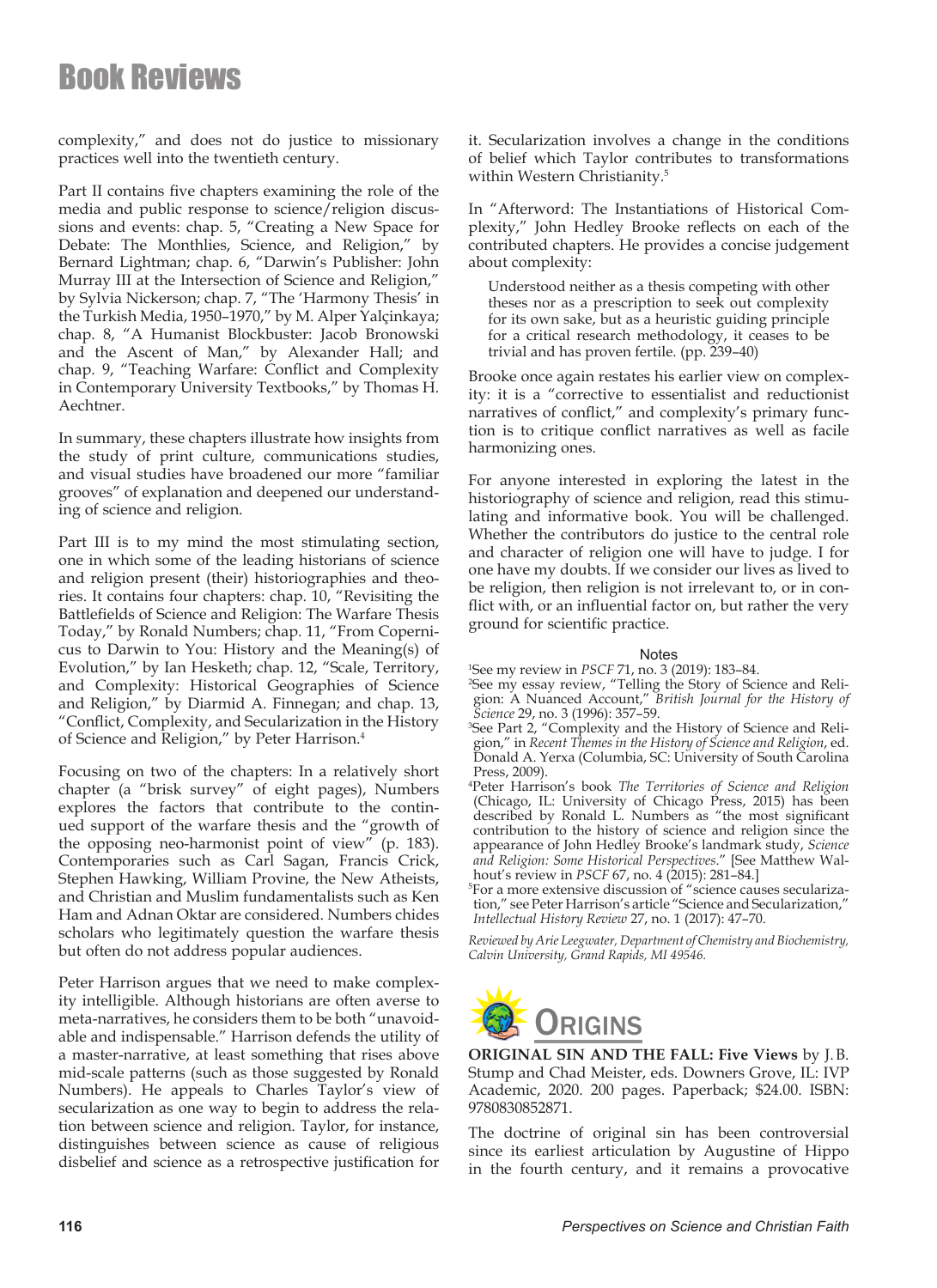source of debate for Christian theologians in our time. Controversy surrounding the doctrine has only intensified as a scientific and evolutionary framework has come to characterize modern thinking. *Original Sin and the Fall: Five Views* provides a forum in which representatives from different Christian traditions are able not only to articulate their own perspectives on original sin and the Fall, but also to respond to the views presented by others in the volume.

Hans Madueme articulates one approach to the doctrine of original sin and the Fall from within the Reformed tradition, an "Augustinian-Reformed" perspective. While he states in the beginning of the essay that he developed his approach "with an eye to recent scientific challenges," he does not engage in a sustained way with information from scientific discourses (p. 12). Instead, he points out some of the shortcomings he perceives in theological accounts of original sin that attempt a synthesis with evolutionary accounts of the world, and he argues that theology should not be too quick to conform to deliverances from the sciences since "scientific consensus is a moving target" (p. 33). Madueme asserts the priority of biblical exegesis and theological evidence, which he views as affirming a historical, cosmic Fall, imputing moral corruption and guilt. Madueme is compelling in this essay in his identification of the many potential pitfalls inherent to the task of reconciling a theological approach to original sin with the current scientific consensus. However, the essay leaves one desiring more work from Madueme to reconcile his rejection of contemporary science with his belief in the unity of scientific and theological truths, since, as he affirms, all truth comes from God.

Continuing in the Reformed vein, Oliver Crisp presents a "moderate" approach to original sin and the Fall that he describes in terms of "dogmatic minimalism" (p. 37). This means that Crisp affirms "as 'thin' an account [of original sin] as is doctrinally possible" (p. 37) while still being consonant with his broader theological commitments. For Crisp, being afflicted by original sin means that every human (except for Christ) has a "morally vitiated condition," and yet does not bear the burden of inherited guilt. Crisp argues that the notion of inherited guilt is "monumentally unjust," and that humans should be held culpable only for actions that "they themselves perform or to which they are party" (p. 47). Crisp argues that one benefit of his approach is that one can hold it in tandem with a variety of different beliefs about human origins and the historicity of the Genesis account. The rejection of inherited guilt is perhaps the least persuasive aspect of Crisp's essay. Though he affirms that all of humanity is metaphysically united, he rejects the notion that this requires a belief in shared guilt. To defend this point, he uses the example of a child born into a family of slaves and argues that the child born into this plight "is not responsible for being born a slave" (p. 41). However, it is odd that Crisp

used this example instead of the example of the child born into a family of enslavers. Does not the child born into an enslaving family, who benefits from the system of slavery, bear some culpability for it, even if only passively?

Joel Green's contribution draws from his expertise in biblical studies and is written from a Wesleyan perspective. He argues that Wesley viewed the doctrine of original sin as "essential to the theological grammar of Scripture and life" (p. 56). While Wesley emphasized the impairment of human nature, he did not embrace the notion of total depravity, arguing instead that God's work of healing has begun within the human race. Green shifts next to reflect on the significance of Adam and Eve's sin from the perspective of Second Temple Jewish texts. He argues that evidence of belief in original sin cannot be found in these texts, and suggests that this is significant in terms of understanding the mindset of New Testament writers who may have been influenced by them. Green then turns to the New Testament. He argues that in Romans 5, Paul is not interested in developing a doctrine of original sin. Instead, Paul seeks to establish the equal status of Jews and Gentiles before God (p. 70). Finally, Green assesses Genesis 1–3, arguing that these chapters also do not provide a foundation for the doctrine of original sin, although they do reveal a belief in the pervasiveness and heritability of sin, "not in the sense of passing sin down biologically but in the sense of pattern and influence" (p. 73). In his conclusion, Green argues that Wesley refused to choose between Scripture and the "book of nature," that is, the natural sciences. He uses this as inspiration to briefly suggest a way of maintaining belief in the Fall while also acknowledging the evolutionary history of *Homo sapiens*. Green's essay is helpful in that its reflection on original sin is explicitly in dialogue with insights from evolutionary biology, making this a needed contribution, given the popular perception that evolution has disproven the doctrine.

Andrew Louth provides a nuanced account of an Eastern Orthodox approach to thinking about inherited sin. He first clarifies that part of the dissonance between Western and Eastern thinking about inherited sin can be explained in terms of problems of translation. He notes, "The term original sin (*peccatum originale*) belongs to a particular Western context; nor is it easy to translate into Greek" (p. 79). A central insight of Louth's essay is his thesis that Western theology begins from the point of view of the Fall and becomes narrowly focused on the notion of redemption. In contrast, he argues, Eastern theology begins from creation and culminates in deification. Eastern Christians view sin through a cosmic lens, and fallen humanity not in terms of inherited guilt but in terms of suffering the effects of the inheritance of death. To illustrate his arguments about the differences between Western and Eastern approaches to sin, Louth juxtaposes the writings of Athanasius and Anselm.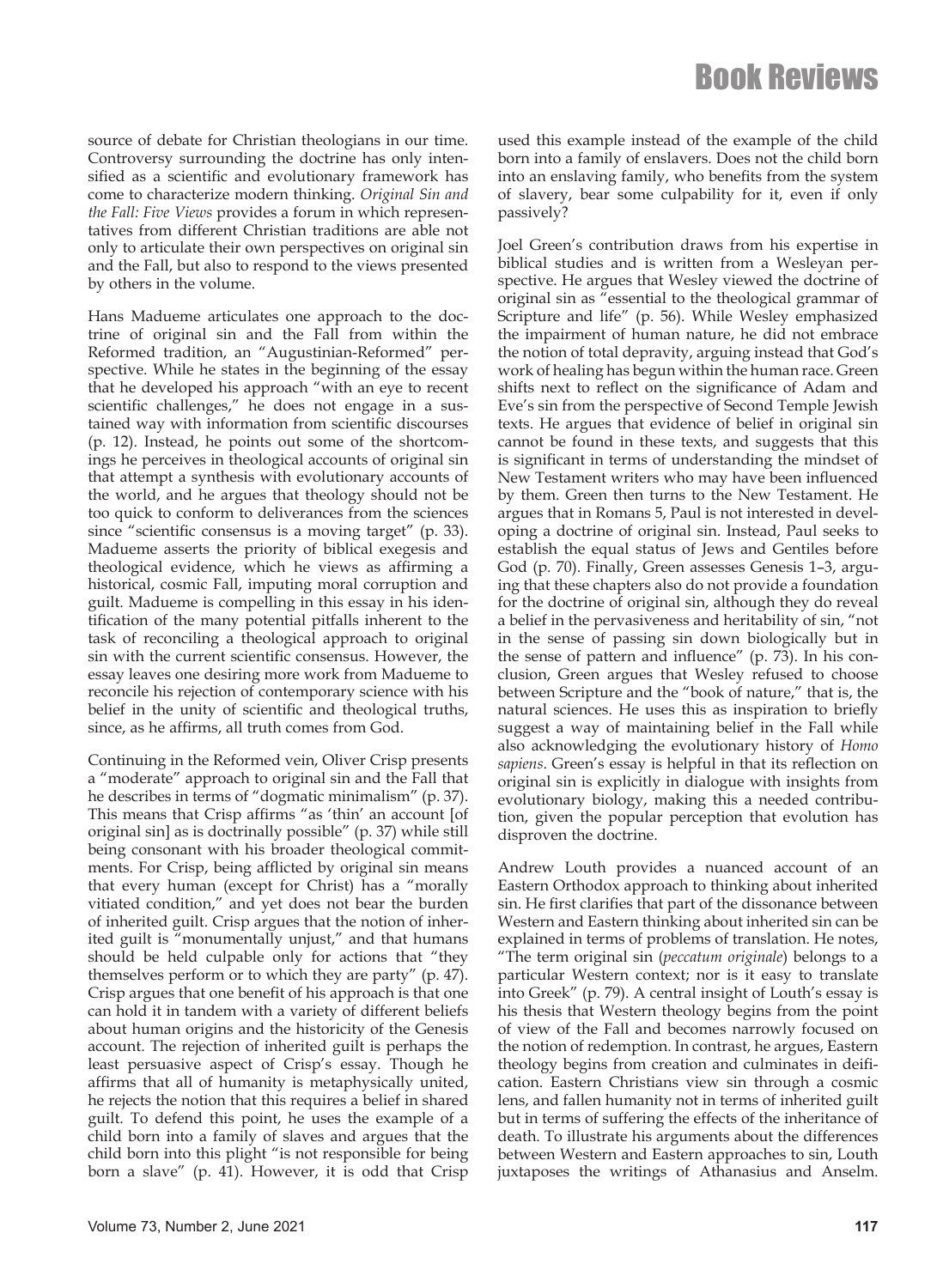He then examines the works of Sergii Bulgakov and Dumitru Stăniloae and argues that they continue the trend of viewing sin in the context of creation and deification. The final section of Louth's essay addresses the sinlessness of Mary via Bulgakov's approach to the issue. This aspect of his essay is particularly welcome since only one other essay (Oliver Crisp's) in the volume mentions Mary in relation to the doctrine of original sin. While Louth's argument that the West focuses narrowly on the Fall-redemption arc could perhaps be challenged, his essay nevertheless illuminates important differences in emphasis between Eastern and Western Christian thinking about sin and makes a crucial contribution to the conversation.

Tatha Wiley, in the so-called reconceived view, draws from the theology of Bernard Lonergan, S.J., to develop an exorcising approach to the doctrine of original sin. Wiley takes seriously the ways in which the traditional articulation of the doctrine has lost credibility in the contemporary age. She suggests that this is a result of its dissonance with modern biblical scholarship and evolutionary biology, and its history of being used to deny the goodness of humanity and sexuality. Wiley emphasizes the time-bound nature of all human understanding, and the fact that theological doctrines will inevitably reflect the historical frameworks in which they are articulated. In the current age, Wiley argues, this requires us to take seriously the scientific context in which we live, as well as our "authentic values" (p. 106). In her recasting of the doctrine, Wiley suggests via Lonergan that the "root sin" of humanity is "sustained unauthenticity" (p. 124). Wiley's contribution is compelling in its boldness. Rather than suggesting a few minor tweaks to the doctrine, she presents a rigorous rethinking of it. Wiley's essay is also valuable in that it addresses the gendered effects of the doctrine's history, and is the only essay in the volume to do so.

*Original Sin and the Fall: Five Views* is a thought-provoking treatment of one of the most debated aspects of Christian theology. On the whole, the book will likely be useful for professional theologians, students of theology at the graduate and undergraduate levels, pastoral ministers, and interested lay people. The "Responses" portion of the book was especially engaging, as the authors were quite candid in terms of assessing the lines of divergence in the group. The book provides thoughtful approaches to a difficult theological puzzle in which clear positions are established, not only from diverse points of view without apology, but also with genuine efforts to understand and accurately represent the positions of the others. Given the brevity of the volume, there were inevitably many unanswered questions evoked. Those familiar with theological discussions surrounding original sin will likely wish for more-thorough engagement with the challenges raised by evolutionary biology, as well as more reflection on recent shifts in thinking about evolution expressed in

the extended evolutionary synthesis. These developments are friendlier to theological intuitions about inherited sin.

*Reviewed by Megan Loumagne Ulishney, Postdoctoral Research Fellow, Theology and Religious Studies, University of Nottingham, Nottingham, UK NG7 2RD.*

**EMBRACING EVOLUTION: How Understanding Science Can Strengthen Your Christian Life** by Matthew Nelson Hill. Downers Grove, IL: IVP Academic, 2020. 152 pages. Paperback; \$20.00. ISBN: 9780830852833.

This is a short and very readable book whose main purpose is to connect the average churchgoing Christian with a modern and theologically sympathetic understanding of evolution. The general perspective taken by the book is that human understanding of anything (science, art, theology, politics, and so forth) is significantly contextual. The author takes care in the first chapter to explain his perspective on science/faith issues in general, and organizes the book into three parts.

The first part is that of understanding our "biblical lens," namely, exploring the ways in which we are shaped to read scripture, and how this, in turn, influences our beliefs. Do we read the Bible for formation or for information? The two are not mutually incompatible, but neither are they equivalent, and how we balance the two is pertinent to our theological understanding of evolution. This section of the book addresses what are perhaps the two main questions emerging from the early chapters of Genesis: our understanding of Adam and Eve in the garden of Eden, and the place of predation and death in God's creation. The latter troubles the author much more than the former, and the response presented is not wholly satisfying, even to the author himself. Overall, this section is a good presentation of hermeneutics that focuses on Genesis without bogging down the reader with too much theological weight.

The second part of the book addresses how we understand our "scientific lens." A full chapter is devoted to the basic theory of evolution (its "nuts and bolts") and a subsequent chapter to what is meant by scientific truth and its integration (or not) with faith. The author does a good job of distilling the philosophy of science for the intelligent lay reader without "dumbing it down" not an easy task. Sometimes, however, the treatment is lacking, particularly concerning the *imago Dei* in light of evolution. Are we (as appears to be the inference on page 69) special simply because we were evolutionarily lucky to have large brains?

The remainder of the book—its third part—is devoted to how we might integrate an evolutionary understanding of biology with Christian faith. Many books have been written on this subject, and it is difficult for anyone these days to say what has not already been said. The theme running through this section of the book is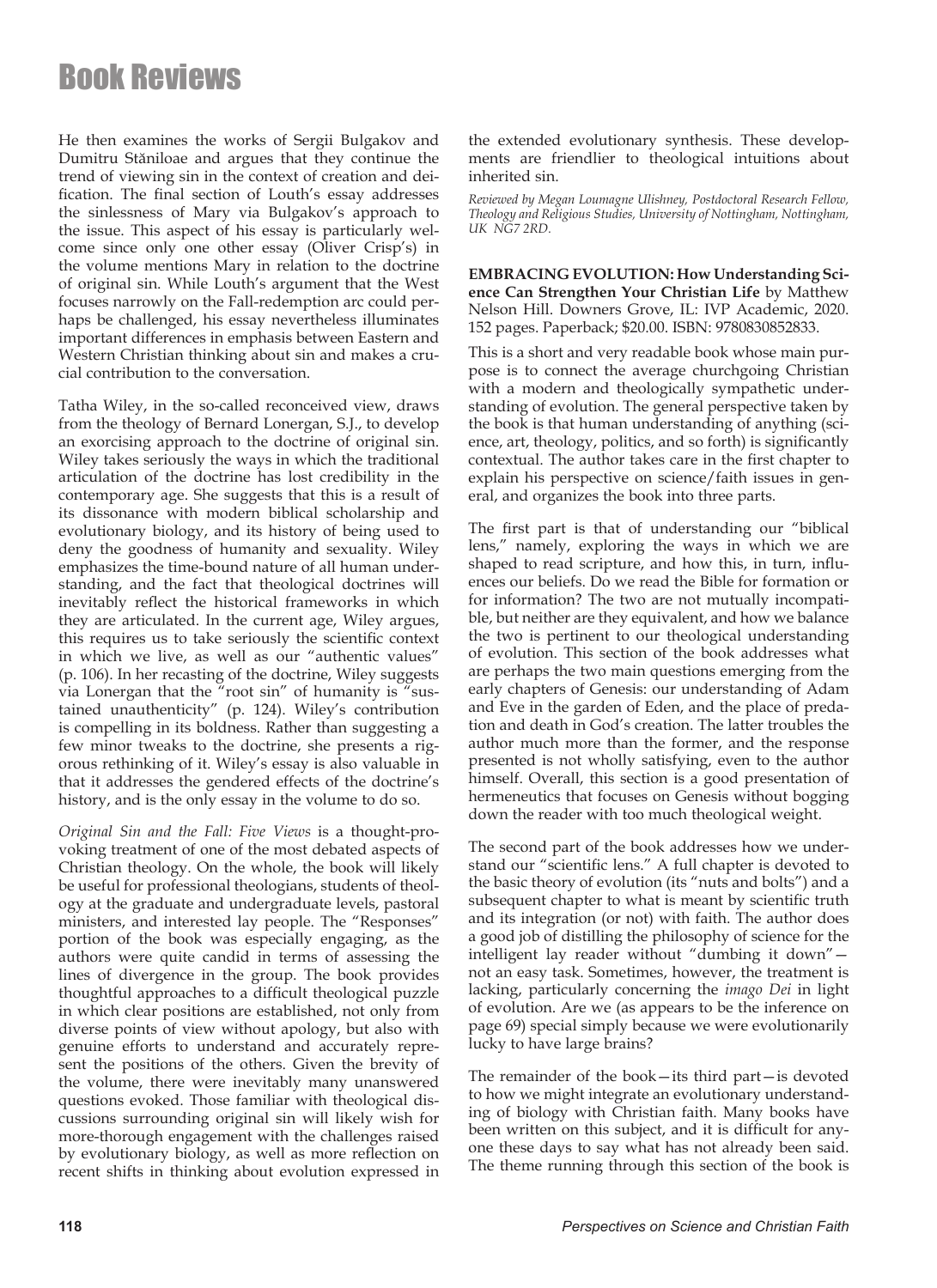that an evolutionary perspective can be empowering, primarily because knowledge of fact and truth allows a Christian to better carry out the ministry of Jesus in his/her life and in the world. Knowledge of the roots of our negative genetic urges (for example, the tendency to overeat) can empower us to overcome these urges through a combination of human choice and the grace of God. The final chapter discusses how the Christian church, girded with an appropriate integration of evolutionary knowledge and scriptural foundation, is best positioned to foster the virtues of the kingdom of God through community.

I liked this book, and I think it is definitely one for discussion and use in an adult Sunday school class. It does, however, avoid a number of awkward questions and issues. For example, why does it matter if our negative/ positive tendencies are evolutionarily based? Wouldn't we, as Christians, act the same if they had some other origin? There is also an assumption by the author of a transcendent morality—but where does this come from? Are our morals likewise a product of evolution? If so, how does this square with biblical (and other) forms of revelation? And as far as the problem of death is concerned, isn't this a problem of sin in the world? Doesn't it mean that sin is present at the outset of creation?

That said, this is very much a positive contribution to the ongoing evolution/creation issue. Without denying our evolutionary origins, it calls us to transcend them as followers of Jesus. I am sure it will foster interesting discussions in many a church and Sunday school class.

*Reviewed by Robert B. Mann, Professor of Physics & Applied Mathematics, University of Waterloo, ON N2L 3G1.*



**ARE WE SLAVES TO OUR GENES?** by Denis R. Alexander. New York: Cambridge University Press, 2020. 275 pages. Hardcover; \$99.99. ISBN: 9781108426336. Paperback; \$29.99. ISBN: 9781108445054. Ebook; \$24.00. ISBN: 1108426336.

A few weeks ago, news broke that the genetic testing giant 23andMe was going to become a publically traded company.<sup>1</sup> With an annual revenue of \$305 million in 2020 and a database of nearly 10 million human genomes, the company has become not only a consumer favorite for inexpensive at-home genetic testing, but its wealth of genetic knowledge has become a valued commodity for drug development companies. As a part of its marketing approach, 23andMe suggests the knowledge gained from their genetic analysis will help individuals to "know what makes you, you." While not explicitly stated, this slogan and the company's quick rise to success follow a narrative that has become central in modern society—genes completely determine who we are.

Concerned that genetic determinism has taken an unwarranted place in western culture, Denis Alexander offers *Are We Slaves to Our Genes?* as a critique of this rising epistemology. Using an enormous compilation of modern genetic research, Alexander argues that the development of most human traits and behaviors is far more complex than what genetics can account for alone. Rather, current genetic research suggests that the development of a majority of human traits and behaviors is the result of a complex interaction between genes, the environment, and developmental timing; this includes the interaction between interrelated biological systems.

Alexander begins by making a case for the prevalence of genetic determinism in the modern cultural narrative. Using multiple current examples, he highlights how genetic determinism is both implicitly and explicitly woven into the presentation of scientific research, especially in pop culture. He then spends the next three chapters acquainting the reader with basic genetic principles. Along with a basic introduction, he provides current information on how genes and the environment interact during human development. He also offers a thoughtful analysis of current research and techniques for connecting human behavior with genetics. In these chapters, Alexander is careful to be both artful and delicate as he tries to strike a balance between making the information palatable for nonscientists, while still engaging for experts in the field. For either reader, the information presented in these chapters is foundational to understanding the genetic research and analysis presented in later sections of the book. The focus then shifts to providing detailed summaries and analyses of current genetic research on a number of culturally relevant topics.

In chapters 5, 6, and 7, he explores the relationship between genes and mental health, genetics and intelligence, and genes and personality, respectively. The analysis in chapter 7 also includes a look at a few well-known personality disorders. The correlations highlighted and the analyses provided are grounded in current psychological and genetic-based research. The examples used are relevant and interesting for scientists and nonscientists alike. In chapter 9, Alexander moves his attention to the genetics of food desire, weight, and the propensity for exercise. Again, he makes a strong case to show that genetic research does not support the narrative around genetic determinism for development of these traits and behaviors.

Alexander then decides to tackle the correlation between genes and three of the most controversial issues in current American society: religion, politics, and sexual orientation. On each of these contentious issues, he provides an extremely well-researched, thoughtful, and even-handed analysis that is grounded in scientific research, not opinion. The penultimate chapter provides an exquisite summary of the previous chapters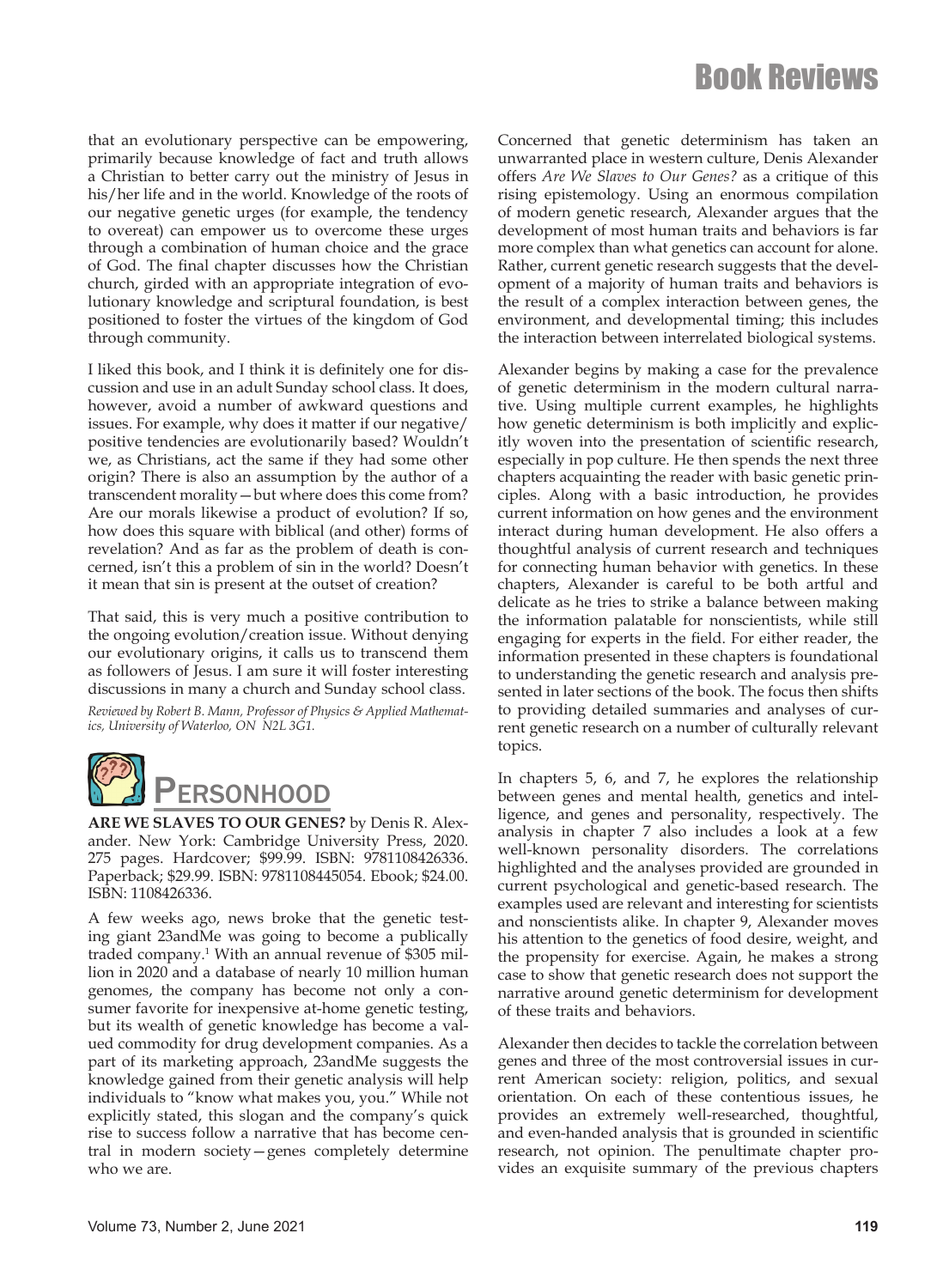that include additional rationale for his thesis. He then closes the work with a nod to some of the philosophical and religious discussions on genetic determinism. In this chapter, he also provides an interesting contrast between two current worldviews (Christianity and Transhumanism) as they relate to genetic determinism, free-will, morality, and human purpose. The chapter is logically constructed and provides additional compelling rationale against genetic determinism, especially for a non-Christian reader.

Anyone who dives in to *Are We Slaves to Our Genes?*  will find it an engaging and thought-provoking read. Alexander summarizes and synthesizes an immense amount of current scientific research into a clear, concise, and palatable narrative. His chapter on genes and sexual orientation is one of the best and well-balanced compilations of current genetic research on the topic around. The chapter includes some current psychological research as well. For those with interest in this topic, the book is worth picking up just for that chapter. Whether the reader is a scientific novice with an interest in pop culture and genetic determinism or an expert in the field, Alexander does a masterful job walking the reader through the current genetic arguments to show that we are more complex than nature versus nurture.

#### Note

1 Alex Carchidi, "23andMe Is Going Public via a SPAC. Here's What You Need to Know," The Motley Fool, February 9, 2021, https://www.fool.com/investing/2021/02 /09/23andme-is-going-public-via-a-spac-heres-what  $-you$ .

*Reviewed by Joshua Morris, Department of Biology and Chemistry, Azusa Pacific University, Azusa, CA 91702.*

**IN SEARCH OF THE SOUL: A Philosophical Essay**  by John Cottingham. Princeton, NJ: Princeton University Press, 2020. 174 pages. Hardcover; \$22.95. ISBN: 9780691174426.

There is a longing in the human soul for meaning, fullness, God. That is what philosopher John Cottingham claims in his marvelous philosophical essay, *In Search of the Soul*. The book historically traces speculation on the soul and its nature from Plato to Descartes to Daniel Dennett, but it is also an impassioned summons to heed the soul's native orientation to the transcendent. It is noteworthy for its philosophical acumen, accessibility, and appreciation of literature's contribution to the conversation. In the opening chapter alone, he alludes to Philip Pullman, Shakespeare, Wordsworth, and T.S. Eliot. For the purposes of this brief review, I shall concentrate on the philosophical heart of the book, chapter three, and end with a summary overview of the last two chapters.

In chapter three, Cottingham confronts two tendencies in contemporary discussion about the soul and its nature. Today, discussion of the soul centers on the nature of consciousness. Consciousness poses a challenge to the impersonal, mechanistic, materialist consensus of science. So, while neurobiology may be adept at telling us what parts of the brain "light up" in experimental settings, there is an enormous explanatory gap between the registration of stimuli in hemispheres of the brain by an fMRI and the first-person experience of *qualia* such as the taste of cinnamon, the feel of corduroy, or the deep satisfaction in knowing that you are known. How do we integrate the elusive nature of consciousness within the impersonal, mechanistic picture of reality of the sciences? For some, such as Daniel Dennett, we don't, and so we must belittle and discount it. Consciousness is, to use Dennett's analogy, a "user-illusion" like the "click and drag icons" on our computers which bear no relation to its complicated micro-circuitry. The illusion (replete with audio accompaniment) is there only to "humor" our perceptual and cognitive apparatus and pertains to nothing real in the computer. Our "subjective qualitative awareness" is our user-illusion, the click and drag icon that is consciousness.

Cottingham's response to Dennett is an ancient one. Socrates, in the *Phaedo*, once employed something like it when discussing the moral reasons for which he died. First, Dennett ontologically privileges the micro properties of the computer's circuitry over the macro properties. That is, the printed circuit board is real, the icon is not. But, says Cottingham, this is utterly arbitrary and unjustified. Why not say that both micro and macro properties are equally real? The icon may be dependent upon the micro properties of the computer (like the soul in relation to the body), but that doesn't mean it is ontologically dubious. The rich, meaningladen world to which the icon appeals is just as real, though it can be accessed and understood only within the realm of the conceptual (p. 79). For Cottingham, Dennett's materialist bias is showing: it is only real if it's caught in my net. Therefore, he rejects the attempt to eliminate consciousness from the status of the real by reducing it to an illusory side-effect of the workings of the brain.

In addition to Dennett's materialist reduction, there is another take on consciousness that Cottingham finds unsatisfactory: panpsychism. Panpsychism is, philosophically, at the opposite pole of the Darwinian account of consciousness in which it comes at the end of the process of evolutionary development (p. 80). Instead, panpsychism claims that consciousness is present, inchoately, from the very beginning in the simplest parts/particles. Following the insights of William James, Cottingham holds that panpsychism is "a kind of category mistake" in which properties more plausibly attributed to wholes (like persons) are implausibly ascribed to parts. In addition, though he may agree with panpsychism that consciousness is, somehow, intrinsic to matter—though a latecomer in evolutionary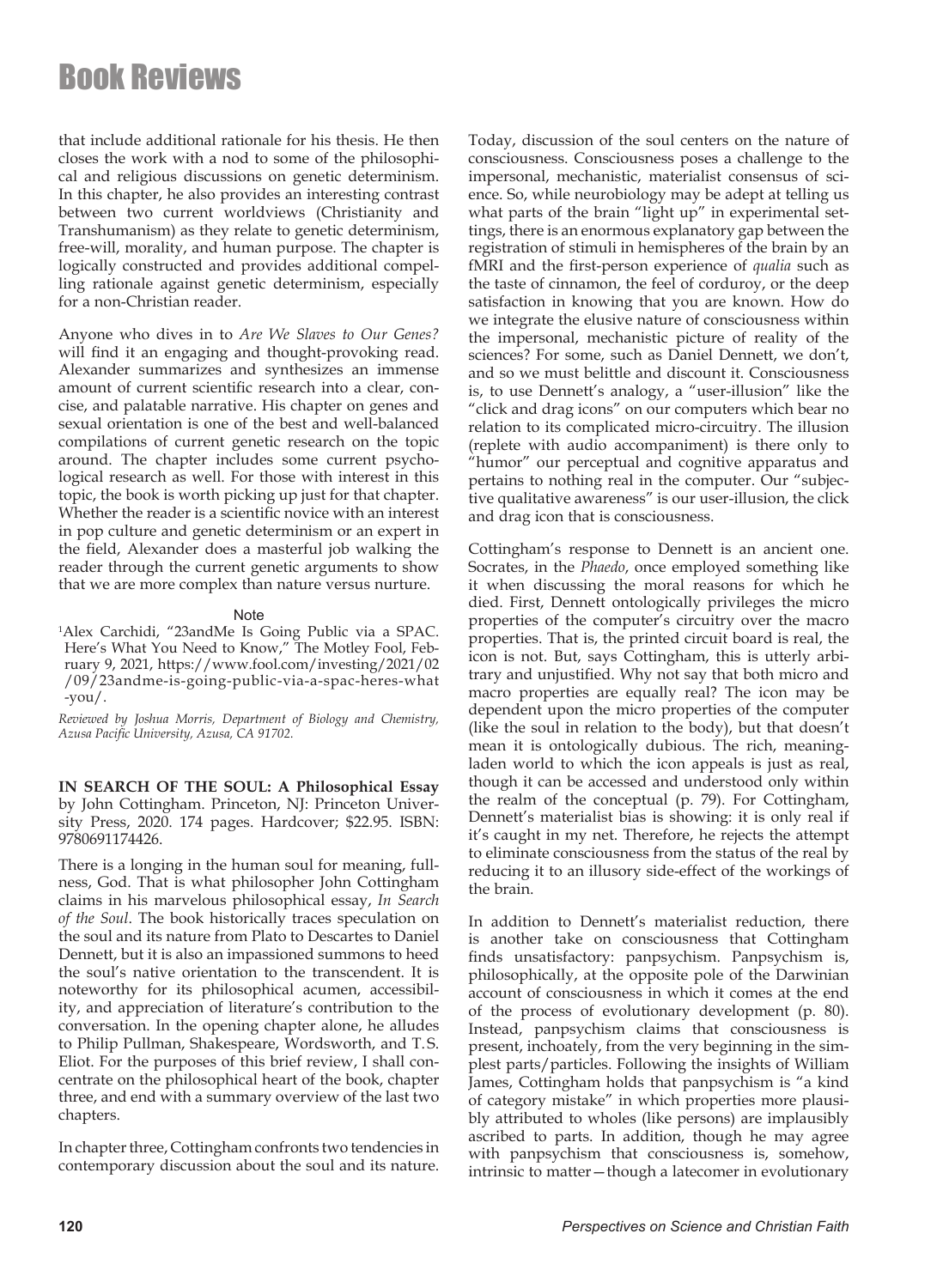history—he takes issue with the contention that consciousness is ultimately unintelligible, "a brute fact we cannot deny, but which we cannot ever hope to incorporate into any wider picture of reality" (p. 83).

In a manner similar to consciousness, many philosophers and scientists also regard moral truths as anomalous, out of step with the neutral, quantitative take on the world of the sciences. In his brief survey, moral truths/values are viewed as human projections or groundless "irreducible normative truths" (p. 86). Both of these positions, for Cottingham, fail to do justice to the nature of our experience of the good.

Cottingham maintains that theism is the most congenial framework for consciousness. For not only is it perfectly compatible with the "models and mechanisms of the modern physical sciences" (p. 90), but in this setting consciousness need no longer be dismissed as illusion or anomalous outlier. Theism is congenial to the firstperson, qualitative character of consciousness because God is a person and if, as the great theistic traditions affirm, a human being is made in the "image and likeness of God," then it makes sense that matter has the potential to evolve into awareness and self-awareness. Life's evolutionary orientation could be seen as God's way of seeking to be in relation to God's creation. In a Trinitarian context, God is not only a person but a communion of persons rooted in love. So, not only is our personhood grounded, but our social nature is affirmed as an echo of God's interpersonal communion. In addition, our ineradicable sense of normative value loses its anomalous character by finding its natural source and ground in a God of infinite goodness. Finally, theism helps us correct for a tendency in nontheistic conceptions of consciousness to hold that we are the creators of the consciousness we find so captivating, the good we find so compelling. But this, Cottingham maintains, fails to do justice to the profundity of our experience of marveling at the "magical mystery show" of consciousness (p. 92) or the experience of being confronted by what the good demands. So ends my review of chapter three.

In chapter four, Cottingham defends the compatibility of modern psychoanalysis with theism. Here, the depths and opacity of personhood are acknowledged and explored. The dynamics of psychoanalysis are seen to mirror the struggles toward self-knowledge and self-donation found in spiritual direction. The winding corridors and duplicities attendant upon our search for authentic selfhood in psychoanalysis may be a condition of our sinfulness. Finally, chapter five recapitulates the theme adumbrated in chapter one, the natural longing of the human person for God. It is an old theme, but Cottingham has made it new: we were made for God and our hearts are restless until they rest in God.

This is an engaging and inspiring work. Cottingham does not pretend to have all the answers or to have

proved what is beyond proof. This is one of the great strengths of his book. He is alert to the questions and to the native orientation of our souls.

*Reviewed by Lloyd W. J. Aultman-Moore, Waynesburg University, Waynesburg, PA 15370.*



**NIETZSCHEAN MEDITATIONS: Untimely Thoughts at the Dawn of the Transhuman Era** by Steve Fuller. Posthuman Studies 1, ed. Stefan Lorenz Sorgner. Basel, Switzerland: Schwabe Verlagsgruppe, 2019. 240 pages. Hardcover; \$146.00. ISBN: 9783796539466. Paperback; \$41.00. ISBN: 9783796540608.

Christians turning to Nietzsche for support may be counterintuitive, but that can be the case with regard to radical human enhancement technology. As addressed in the June 2020 theme issue of *Perspectives on Science and Christian Faith*, transhumanism presents a treacherous landscape that calls for a thoughtful response from theologians and faith communities. The therapies and technologies already impacting the structure—physical, cognitive, affective, and other aspects—of our lives are growing in precision and potency. And, as indicated in the name of this series, "Posthuman Studies," discussions are underway about the replacement of *Homo sapiens* with *techno sapiens*. Whether our technological future is heavenly or hellish depends on the values embedded in the technology and how that technology is used, so we who are alive now have a moral imperative to do our part to ensure that technologies of human enhancement unfold responsibly.

All the religions are far behind where they need to be in understanding and making critical assessment of radical human enhancement technology and its champion, a movement called transhumanism. Judaism and Christianity are ahead of other religions in this regard, but even they have much work to do and quickly, given the fast pace of the developing technologies in areas such as genetic engineering, tissue engineering, robotics, and artificial intelligence.

Steve Fuller is well qualified to critique the transhumanist agenda. Auguste Comte Professor of Social Epistemology at the University of Warwick, UK, and co-editor of the relatively new series, *Palgrave Studies in the Future of Humanity and Its Successors*, he has written twenty-five books about many subjects, including intelligent design, philosophy of science, and social epistemology, an interdisciplinary field he helped develop.

The three sections of *Nietzschean Meditations* address the philosophical and theological history of transhumanism, the politics of transhumanism, and the role of death in transhumanism. There is a lot about transhumanism in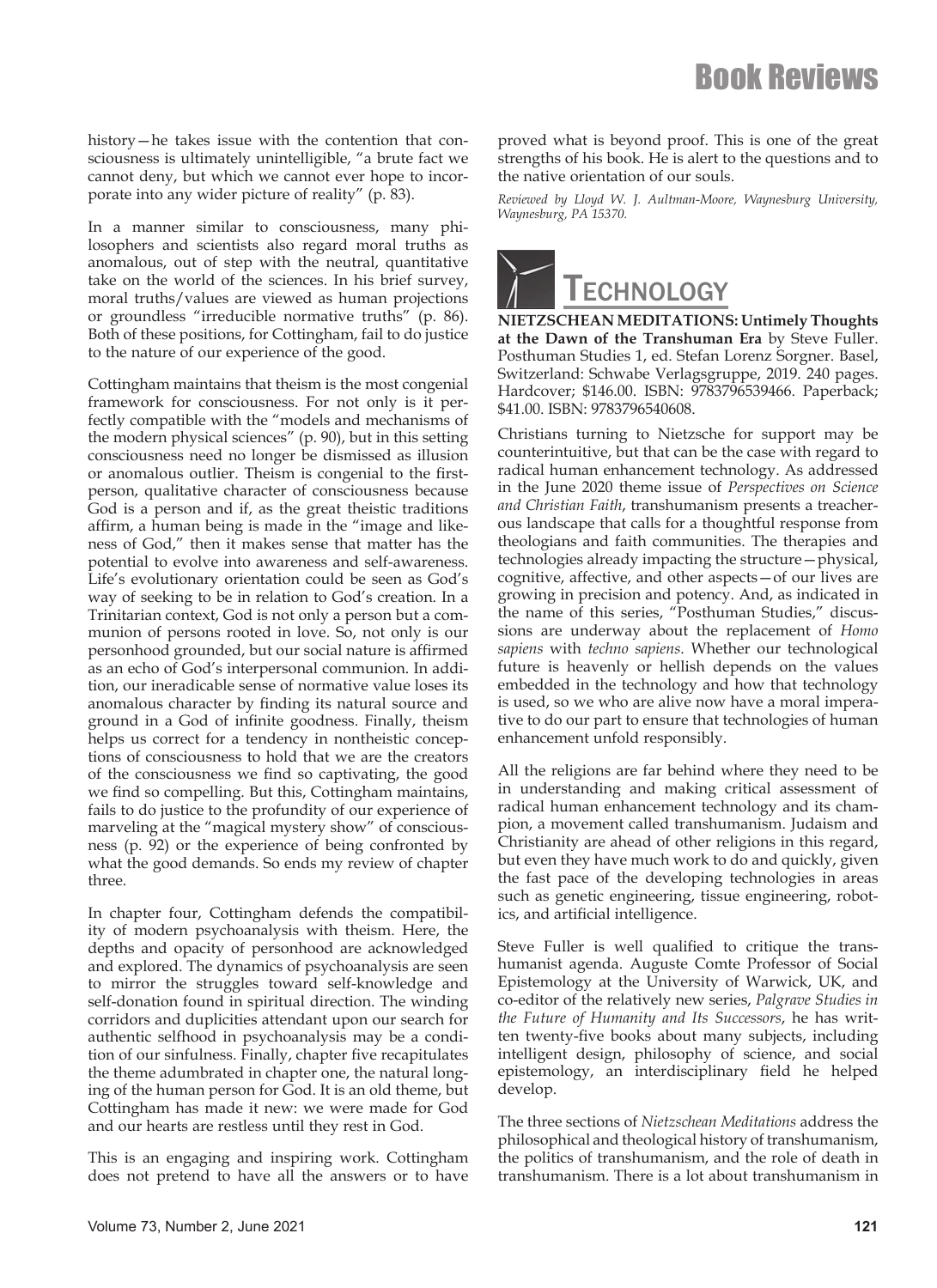this volume. This review addresses just a few slices relevant for Christian readers.

The *Übermensch*, the future superman (also translated "Superior Man" and "Higher Man") Nietzsche made famous, was denigrated following World War II due to its association with the Nazis. Fuller travels back to Nietzsche's early reception when the superior man was not a racially tinged idea. This makes it possible for Fuller to "remain interested in the early twentieth-century image of Nietzsche as someone who took literally the prospect of transcending the human condition—a futurist who was unafraid to confront the puzzlement and even suffering that it would entail" (p. 10).

As with the transhumanist agenda, a happy outcome for Nietzsche's superman project was not guaranteed. Nietzsche's tightrope walker, which may be understood as a metaphor for the human condition, falls to his death. For Fuller, this does not mean that Christians, committed to transformation, should not make use of these technologies or see them as a means of God's grace. "As Nietzsche might put it—and transhumanists would recognize—we are not superior animals but failed gods" (p. 17). However, Fuller says we cannot regain our standing on our own; it is a grace-gift from God. Along the way, Fuller adeptly maps varieties of transhumanism onto theological (but not necessarily orthodox) positions, for example, Aubrey de Grey's Pelagian-like biological superlongevity program and Ray Kurzweil's Arian-like vision of "divine" consciousness escaping the confines of the body. For Fuller, the Arian "supposes that humans 'always already' possess divine capacities which may have yet to be discovered" (p. 47). And, importantly, short of making choices for transformation, "humans may freely fall into a further degraded state, which may include regarding their degradation as satisfactory if not superior to the time when they were close to God" (p. 18).

Christians can find Nietzsche a thoughtful guide for a proactionary (as opposed to a precautionary) approach to technological possibilities for human enhancement. Being proactive does not mean underestimating the risks these programs entail. While the tightrope walker can reach the other side, humility asks us to recognize that it is a "risky project of self-improvement" (p. 20). But we can face the danger and push through the fear. "However much day-to-day empirical realities remind us of our earthbound nature, we are nevertheless more than just that" (p. 34). And then, rhetorically, Fuller asks: "The question then becomes how to give that 'transcendental' aspect of our being its proper due: Is it just something that we release on special occasions, such as a church service, or is it integral to our ordinary being in the world, propelling us to realize our godlike potential?" (p. 34). In this context, Fuller asserts that faith can be understood as a "creative response to radical uncertainty" and a belief in providence, that is,

"that God will always provide what we need to know to improve our position—but the trick is for us to figure what that is" (p. 34).

This book, then, is not so much about Nietzsche as it is a meditation inspired by Nietzsche that provides a sober critique of transhumanism and its possibilities. The Christian religion will do well to provide a theological response to radical human enhancement, and Nietzsche, via Fuller, can provide guidance, albeit from an unlikely source.

*Reviewed by Calvin Mercer, Professor of Religion, East Carolina University, Greenville, NC 27858.*

**THE CHARISMA MACHINE: The Life, Death, and Legacy of One Laptop per Child** by Morgan G. Ames. Cambridge, MA: The MIT Press, 2019. 309 pages including appendices, notes, bibliography, and index. Paperback; \$35.00. ISBN: 9780262537445.

As with many who lead development projects, Negroponte and OLPC's other leaders and contributors wanted to transform the world—not only for what they believed would be for the better but, as we will see, in their own image. (p. 4)

Morgan G. Ames's book, *The Charisma Machine*, is a deeply incisive analysis of the One Laptop per Child (OLPC) project. The OLPC project, led primarily by Nicholas Negroponte, sought to provide millions of simple, robust, inexpensive laptops to children in developing countries, to allow the children to rise above societal and educational limitations. The author analyzes not only the hardware and software of the OLPC XO laptop, but also delves into the leaders' experiences as "technically precocious boys" and "hackers" at MIT's Media Lab, their educational philosophy of constructionism, and both their personal charisma and that of the XO laptop.

The book appears to be a reworking of the author's PhD dissertation from Stanford University in 2013, and as such, is not an easy read. Understanding the book requires understanding a few oft-used terms, defined in the introduction. Ames repeatedly uses the term "social imaginary" defined as

a set of coherent visions by a group of people to collectively "imagine their social existence," as philosopher Charles Taylor puts it—the ways that people imagine themselves as part of a group and the identities that this group takes on in their minds. (p. 6)

The book also emphasizes the leaders' common life experiences as technically precocious boys—boys who grew up taking apart devices to understand them and then rebuilding them to make them better. Their experiences continued in the group at MIT's Media Lab, where members would play with computers to learn how they worked and then would challenge each other to reprogram them and extend their capabilities. These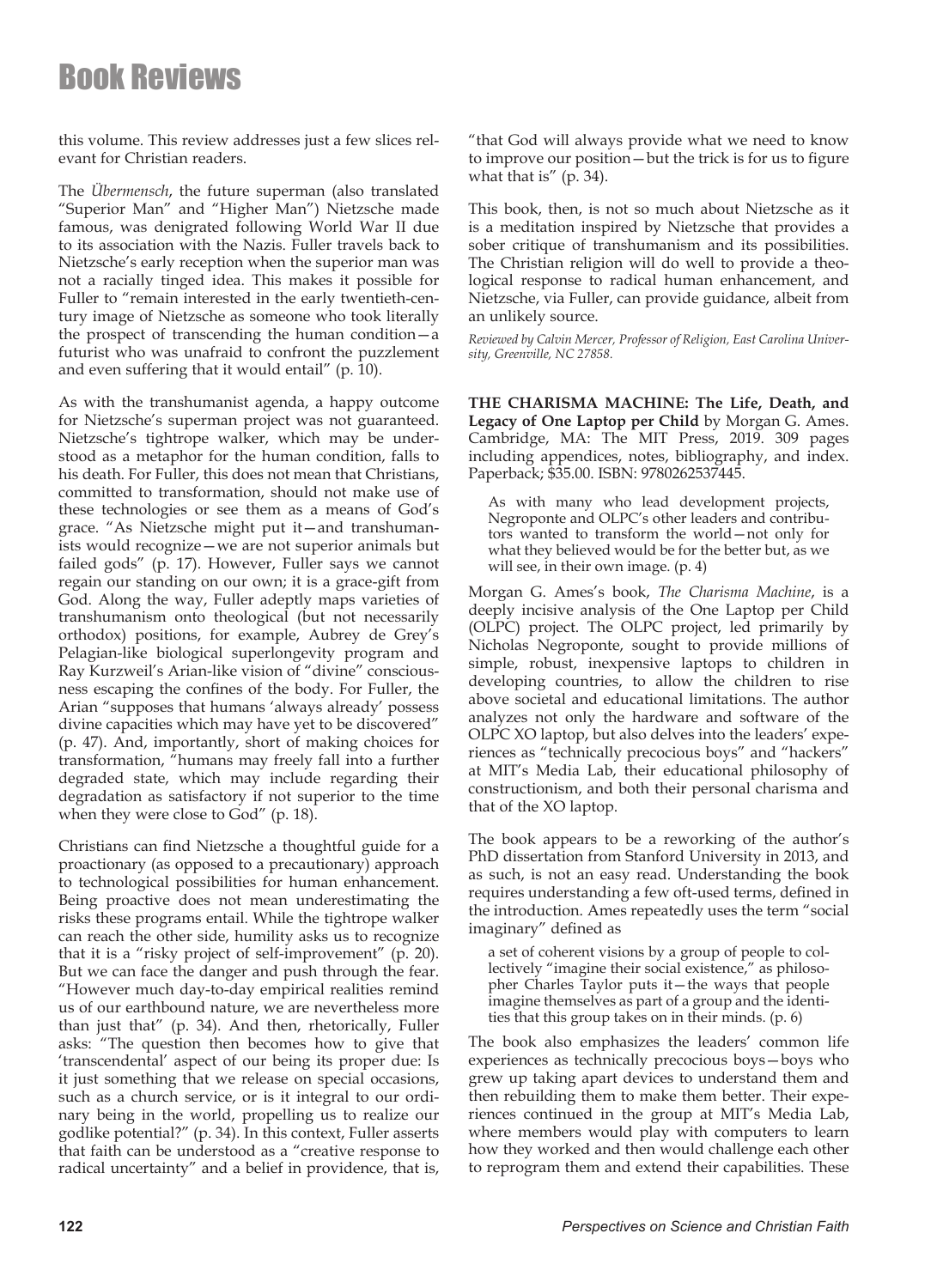individuals generally had been unhappy being educated at "factory schools," and thus they believed that all children could better educate themselves by being given unsupervised access to laptops. They believed in extreme educational constructionism: children learned best by unrestricted and unguided play, and if given the opportunity by being given a laptop, they would learn to program, would learn English, and would learn how to diagnose and fix hardware problems, all without supervision.

Finally, the term "charisma" is crucial. "Charisma is not legitimized through bureaucratic or rational means but by followers' belief that a leader has extraordinary, even divine, powers that are not available to ordinary people" (p. 8). Negroponte and others were charismatic individuals, making claims about OLPC (and education and society) that others, then, simply accepted as true.

The XO laptop itself, Ames claims, was a charismatic machine. It was a small, inexpensive, colorful laptop, running open-source software, and touted as tough and reliable. In reality, the hardware suffered from many problems: poor battery performance, insufficient memory, fragile wireless antennae, a flaky keyboard and trackpad, and a screen that cracked easily. The software provided by the operating system was supposedly easy to learn and use, and included educational tools (Scratch, Tux Paint, etc.) and an internet browser. Most programs used English in their instructions; the assumption was that children in non-English-speaking regions needed to and would learn English by using the programs, and thus they would become fluent in the "universal language" of technology and industry.

Chapter 1, "OLPC's Charismatic Roots," seeks to answer the question, "Why did so many so enthusiastically accept OLPC's charismatic promises?" The chapter provides a foundation for the rest of the book, going over the histories of Negroponte, and more importantly, Seymour Papert, who first conceived of the XO laptop. Papert was a technological utopian, believing that technology had the power to lift people out of poverty, fix education (by disrupting the status quo), overthrow corrupt governments, and so on. Papert's life experiences and writings (*Mindstorms: Children, Computers, and Powerful Ideas*) provided the foundation for OLPC.

Chapter 2, "Making the Charisma Machine," describes the OLPC hardware and software, and the five principles of OLPC: child ownership, low ages (targeted toward children ages 6–12), saturation ("where every child will own a laptop"), connection (to the Internet), and free and open software. Of these five, saturation and connection ended up proving to be the most difficult. Saturation was never achieved because the laptop hardware was so fragile that many children who were given a laptop, broke it, and they were then never able to use it again. Connection proved to be difficult. Initially the laptop was going to implement a new networking

technology which would allow laptops to seamlessly find and connect to one another, forming an ad hoc network across a town. This technology was never fully realized, and so connectivity was possible only if the government or a nongovernmental organization (NGO) installed wireless hotspots at schools.

In chapters 3 and 4, Ames recounts what she observed in Paraguay over a seven-month period. OLPC deployed the XO laptop in Paraguay, especially in one city, Caacupé, with the help of an NGO called Paraguay Educa. Ames recalls seeing hundreds of broken laptops stacked in a backroom at Paraguay Educa, notes how children used the still-working laptops (primarily to download games and music), and how already overworked teachers had little time to incorporate this new disruptive technology into their lesson plans. Success was achieved only in a few schools where Paraguay Educa hired technology *formadores*, or trainers, to be placed to help maintain and promote the laptops. Money for paying these *formadores* quickly ran out, however. She found and interviewed a few children who had taught themselves to program using Scratch or Turtle Art. In all cases, these children had guardians who closely monitored the children's use of the laptops, and encouraged them to create content instead of just consuming it. In other words, these children did not, without supervision and outside encouragement, learn programming, learn English, and learn how to repair their own laptops.

Chapter 6 is a fascinating chapter that examines the role of performance in the success of NGOs and nonprofits. Most organizations sponsored by outside funding sources must periodically demonstrate the effectiveness of their work to their sponsors. Paraguay Educa was no exception, having to demonstrate to visiting leaders of OLPC how well their vision was being realized. These dog-and-pony shows made the OLPC leadership believe that everything in Paraguay was going well. These demonstrations were necessary for the employees of Paraguay Educa to keep their jobs. The OLPC leadership were also not interested in digging too deeply to discover any problems, as they also had to report back to their donors. Ames analyzes this system of accountability based on performances, noting its advantages and disadvantages.

The final concluding chapter summarizes the five main takeaways of the book:

- 1. Big cookie-cutter solutions to problems without thorough research and sustained honest analysis "in the field" are probably doomed to fail.
- 2. When developing a project, don't underestimate the hard realities of the culture where the project is to be deployed.
- 3. Be cognizant of the privilege of those proposing a solution, and how others may not have this privilege.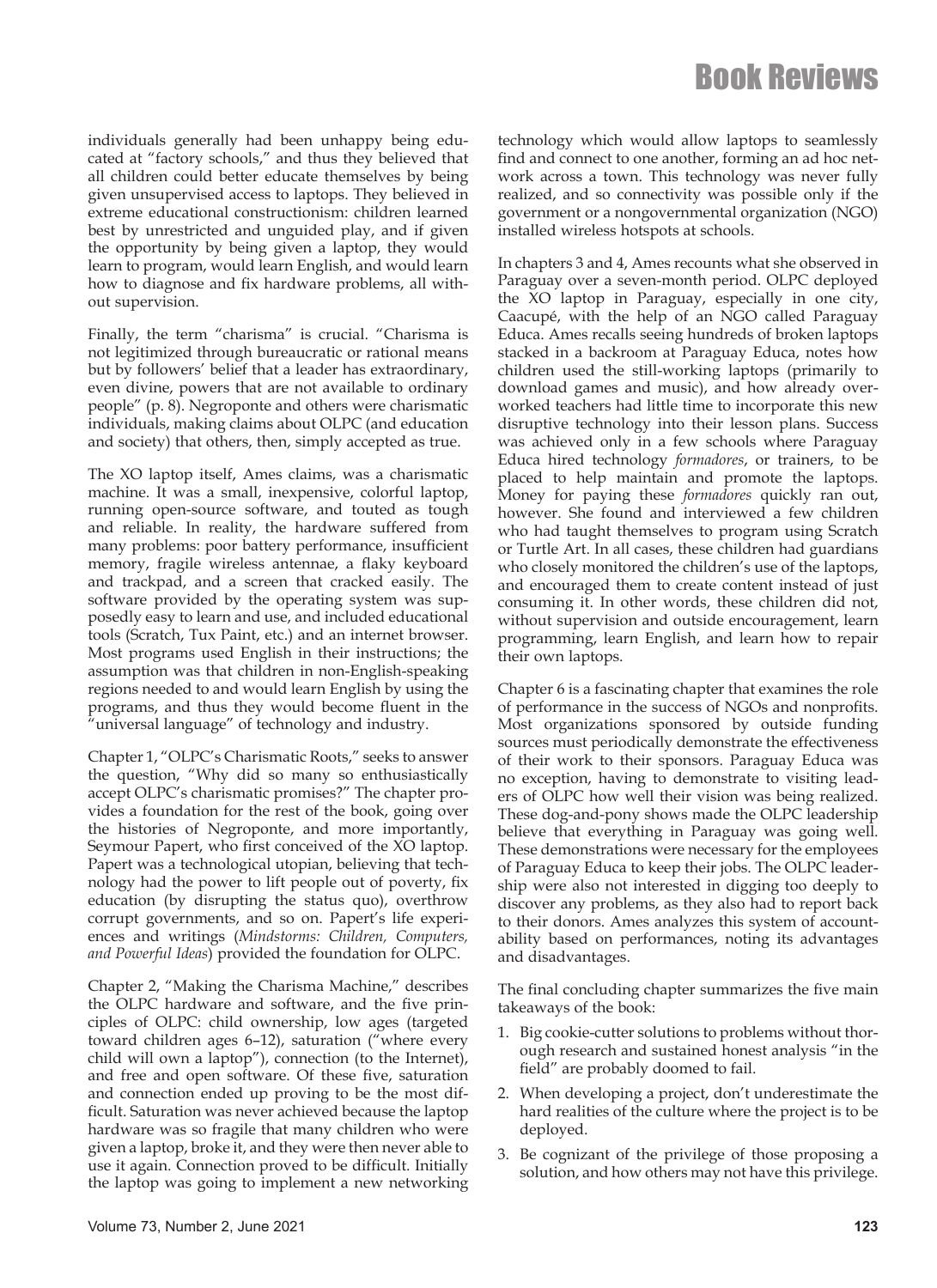- 4. Don't be fooled by performances.
- 5. Inspect the undergirdings of your philosophies. Are they legitimate?

OLPC failed on all of these points. Millions of dollars were spent, and there is little evidence of any lasting impact.

Although it is not an easy read, this book is recommended for those who are interested in thinking about how computing can be effectively used to make a difference in this world. If you are a Christian, and desire to be an active agent of change for good, you also should spend time considering your privilege, the culture of where your project will be deployed, and why you are optimistic about the success and impact of your project. Will you be making the same mistakes that OLPC made?

*Reviewed by Victor Norman, Associate Professor of Computer Science, Calvin University, Grand Rapids, MI 49546.*

**MY TECH-WISE LIFE: Growing Up and Making Choices in a World of Devices** by Amy Crouch and Andy Crouch. Grand Rapids, MI: Baker Books, 2020. 208 pages. Hardcover; \$15.99. ISBN: 9780801018671.

*My Tech-Wise Life* is a book about life before it is a book about technology. Through a discussion of her own experience growing up in a "tech-wise family," Amy Crouch shares her struggles and successes as a young adult navigating a world that is obsessed with technology. She honestly shares how she doesn't have it all figured out, while describing the ways that she keeps technology in its place as a tool in her life, rather than as a controlling force.

Technology causes us problems that aren't rooted in technology. It changes the problems that we face, but it doesn't create fundamentally new problems. Sometimes it exacerbates problems that we have always faced, such as distraction. Other times, it covers up problems—this sounds good, until you realize that it also covers up the solutions. We experienced distraction and loneliness long before the distractions from phone notifications, and the loneliness from seeing Instagram posts of parties we weren't invited to. This book is about how to live—with and without technology.

In each chapter, Amy tackles a different facet of technology, exploring how we can be free of the demands of technology in a way that helps us to be more engaged in our own lives. Some chapters address specific technologies: for example, social media, and how "we don't have to compare ourselves" (chapter 1). Other chapters cover how we can use all of our technology better so that "we don't have to be exhausted" (chapter 7).

Each chapter is paired with a letter from her dad, Andy Crouch, the popular Christian author of *The Tech-Wise*  *Family*. Each chapter also ends with "What to Do Next," beginning with questions of reflection, then moving toward the challenges of how to start conversations with your family and friends about how you want to be using technology, and ending with suggestions for how to change your habits surrounding technology.

*My Tech-Wise Life* reads more as an invitation than as a lecture. It is encouraging to hear this from Amy's perspective, as someone who grew up with smartphones and Instagram as a central part of high school. Amy is honest about how she struggles with what she's writing about—including issues of secrecy, loneliness, and exhaustion. These negative effects aren't invented by tech companies, but they are reframed and coded into the devices we carry around. She doesn't pretend that our problems can be fixed by purging our life of technology. Yet our situation isn't hopeless; Amy offers stories of her successes too. We are not inevitably going to lose to technology. There are ways to live a more meaningful life and to not succumb to the exhaustion of the endless scroll.

The book would be a valuable read for any young adult, but it is written to be most relevant for teens. This is apparent in some of her prompts to discuss technology use with parents, as well as in the emphasis placed on the teen demographic in the Barna research statistics scattered throughout the book. These statistics are based on surveys of young adults, so they primarily add confirmation that everyone else is struggling with the same technology problems. Aside from the statistics and a few of the prompts, the book is applicable to anyone who grew up with digital technology and is needing to reassess their relationship with it.

With its easy-to-read style, *My Tech-Wise Life* is a quick read, and would fit well for a small group wanting to read a book together. It is a hopeful, yet realistic book. It is honest about the problems that we face in using technology wisely, but it also offers concrete suggestions to be more mindful of technology use. Amy invites us into a life that is shaped around relationships and wonder rather than around technology.

*Reviewed by Elizabeth Koning, graduate student in the Department of Computer Science, University of Illinois at Urbana-Champaign, Urbana, IL 61801.*

**RIGHT/WRONG: How Technology Transforms Our Ethics** by Juan Enríquez. Cambridge, MA: The MIT Press, 2020. 304 pages. Hardcover; \$24.95. ISBN: 9780262044424.

*Right/Wrong: How Technology Transforms Our Ethics*  made me angry, made me think, made me research, made me discuss, made me agree, made me disagree … and it turns out that is what the author was hoping for. His goal was to get people interested in ethics again.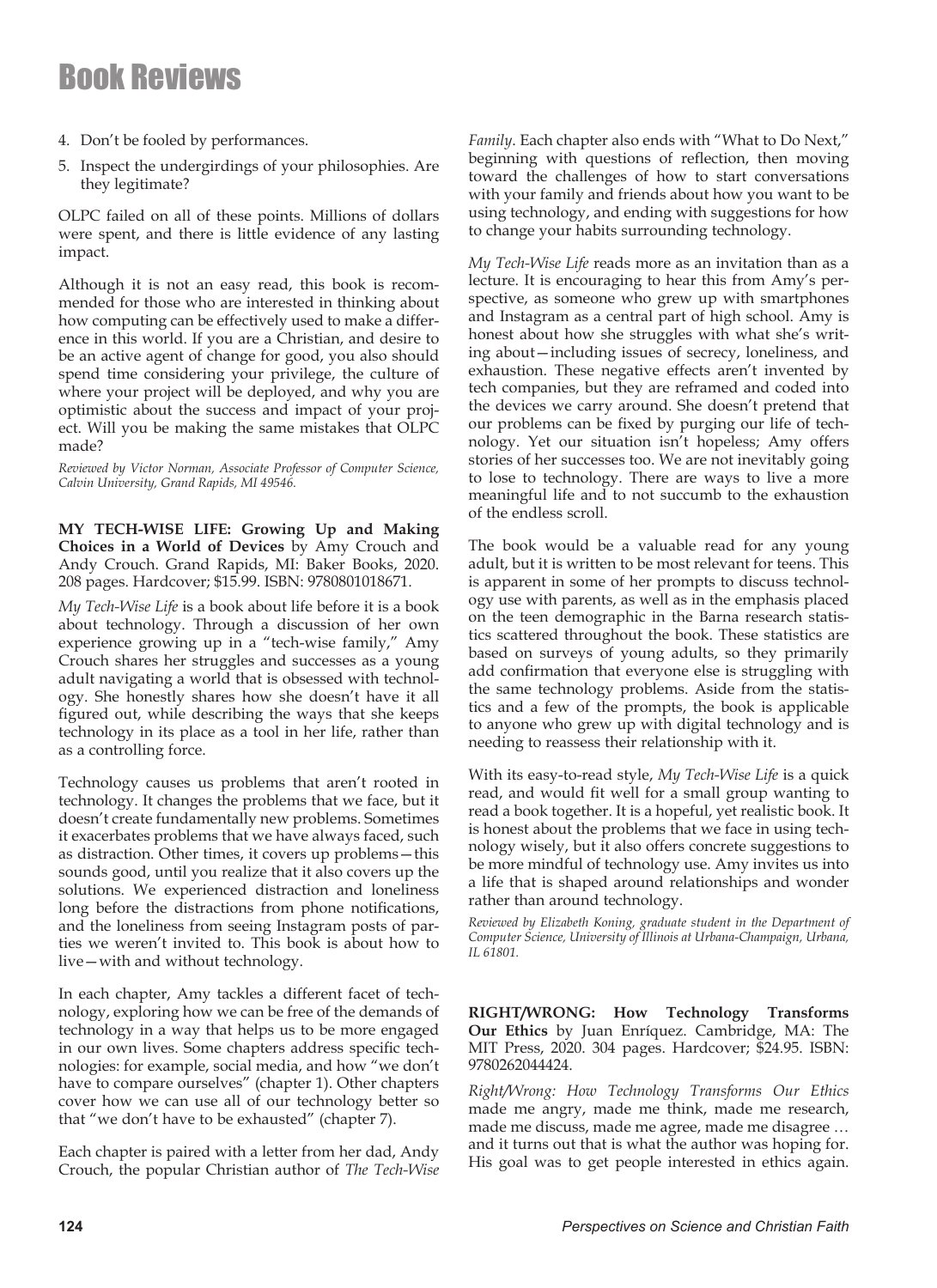His point was that "technology provides alternatives that can fundamentally alter our notion of what is right and what is wrong." Ethics, he believes, often do (and should) evolve, and technology is increasingly becoming the catalyst for this evolution. He states that this book is not the classic "scholarly" book that provides answers, but one that he hopes will incite debate and provoke questions regarding the status quo.

As a computer scientist, I expected "technology" to be digital technology, but Enríquez uses a broader, and probably more proper, definition. Though he doesn't provide a formal definition, it appears to be something like "applied scientific knowledge." His definition of technology encompasses birth control, medications, gene editing, machines from the industrial revolution, and lab-grown beef, among other examples.

Enríquez begins the book with examples of what he means by technology influencing what we see as ethical. One example is the advent of birth control. The use of birth control afforded women more opportunities in education and career development. This, in turn, allowed them more financial independence which lessened their need to stay in abusive marriages. Even without the aspect of divorce, today many would look back and see the lack of education and career opportunities for women as unethical treatment. Birth control allowed for and encouraged more-ethical treatment of women.

Enríquez also looks to the future with the more contemporary example of gene editing. Many people today are appalled at the idea of editing a baby's DNA, even with the intent of preventing future diseases. They see it as unethical. Could it be that in the future our kids and grandkids will be appalled at how unethical we were for not editing their genes to avoid the cancer that they now face?

A third example of technology influencing our ethics is related to meat production. Currently, almost all of the meat we consume is a result of raising and slaughtering animals. Present-day technologies, however, allow for lab-grown beef. When this product becomes more affordable and perhaps the norm, will future generations regard us as unethical for the "cruelty-ridden" steaks and burgers that we consumed?

Throughout the book, Enríquez addresses controversial issues, including the educational system, mass incarceration, drug legalization, mental health, climate change, and warfare. There are plenty of topics to use as conversation starters. Unlike other books that help us to see the potential ethical dangers of technology, Enriquez focuses on the ways that technology enables us to become more ethical—if we are willing to adapt.

I love the passion that Enríquez brings to the discussion. He believes that technology without ethics is a recipe for disaster, and he wants people to pay more attention to what is right and wrong. He wants us to be open to re-evaluating what we believe to be right actions if we are given new information or possibilities through technology. At the same time, he wants us to be humble, recognizing that it can be hard to decipher right from wrong in new situations and that it can take time for a society to make the changes necessary to produce more-ethical actions. Hindsight is often 20/20, and people that went before us—even if decent people—made mistakes. We will also make mistakes. Furthermore, there are deterrents to making changes: inconvenience, shame, loss of status, and other costs. He wants to encourage us to be aware, kind, civil, and open when we are considering what is right and wrong given new technology. To all of this, I heartily agree.

In keeping with the author's hopes (that the book would also cause us to disagree, but discuss), I also wanted to mention a few things from the book which troubled me. As previously noted, he tells us that this is not a scholarly book, one meant to prescribe or give answers. Yet, he states that the current healthcare system is unethical, the cost of college is unethical, it is unethical to restrict gay marriage, and the ethical thing to do with autonomous cars is to make them available as soon as they can save more lives than with our current system. Agree or disagree with his conclusions, he is prescribing. He does provide plenty of "answers" throughout the book.

In chapter 3, Enríquez addresses those who would absolutely claim to know right from wrong. One of his main areas of focus is religion. He speaks specifically to people of faith who claim to know right from wrong because they know God's word. He then attempts to show how religious principles too have evolved. He declares, "The religions that survive long-term tend to evolve." Of interest to Christians, he states that "the Bible, the word of God, and hence Christian ethics, has evolved, or been reinterpreted, since the good old days of the Old Testament." He cites examples in which Christian ethics have changed over time. Interpretations of passages in the Bible have altered as our society has changed, and as technology has allowed us to communicate more broadly. He cites how Pope Francis has revised how he speaks about various issues. Agree or disagree, these are interesting topics for research and reflection.

But in his zeal to make his point, Enríquez makes certain statements (e.g., "None of the Gospels were written while Jesus was alive, and none by someone who actually met him") that I don't believe would be accepted by mainstream Christians. Yes, the Gospels were not written when Jesus was on Earth, but it appears that most Christian scholars believe, for example, that the Apostle John wrote the book of John. (Although Enríquez does admit in the references that his citation supporting this statement is from a rather controversial book.)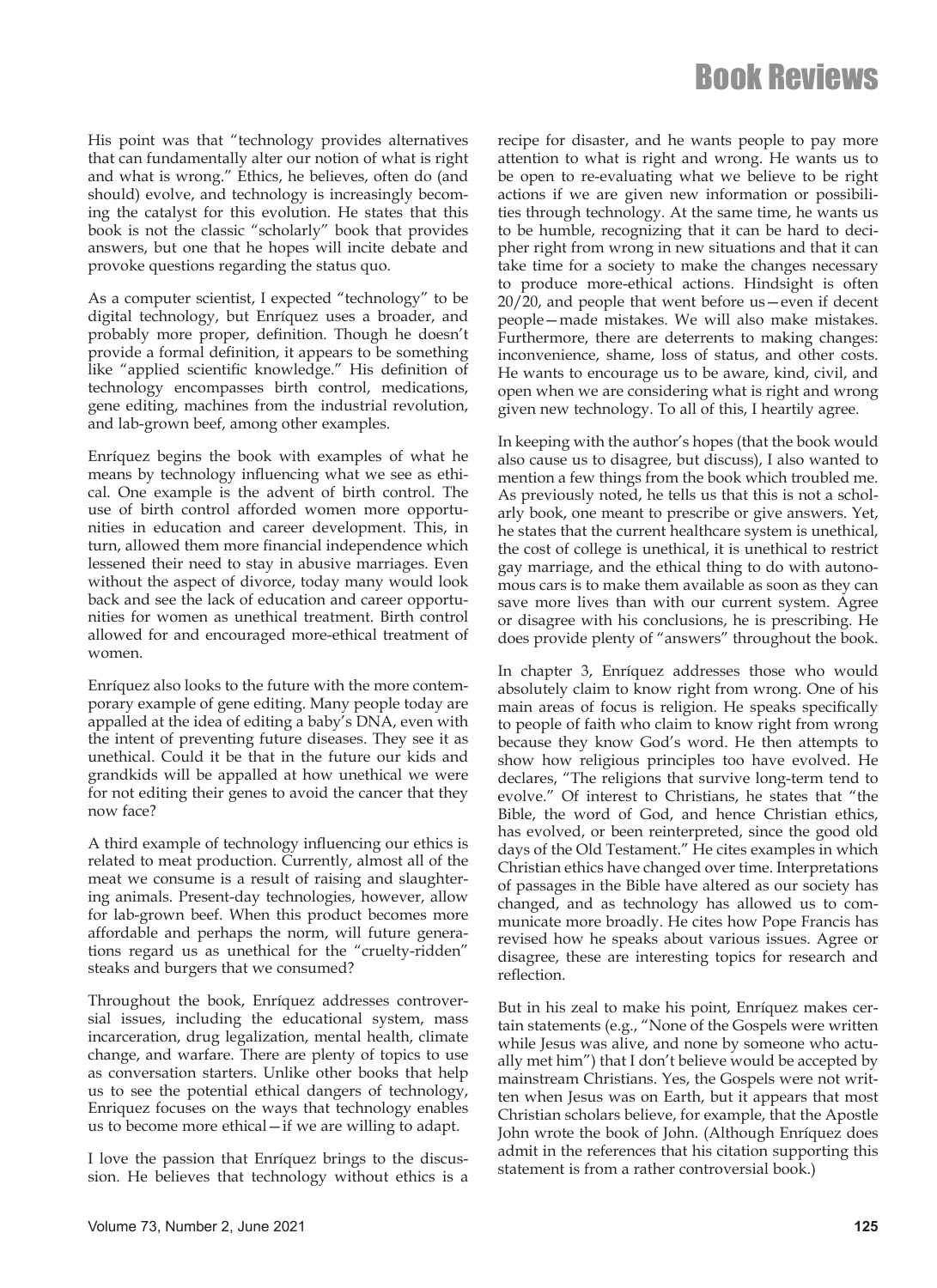Finally, the author is trying hard to make this ethics book interesting, far from one of those stodgy, dry ethics theory books "that alienate the general reader" (his words). He accomplishes that, but some help from ethicists could be very beneficial. Very early in the book Enríquez states, "Because we never thought we could come close to doing what we take for granted today, we have no framework to deal with changing ethical norms." The truth is, ethicists have several frameworks available, and Enríquez even uses or suggests a couple of them—perhaps without knowing it.

Near the end of the book, he admonishes the reader to "bring front and center several core principles: modesty, generosity, empathy, civility, humility, compassion, decency, truthfulness … That is what underlies what we eventually discover to be ethical" (p. 221). This essentially describes what is known as a virtue-ethics framework. Those "core principles" he mentioned are virtues. The virtue-ethics framework simply asks: what would a virtuous person (someone who is compassionate, generous …) do in this new situation? The second framework is utilitarianism, which asks the question: What would produce the best outcome for the most people? He applies this approach to the authorization of autonomous vehicles and to the discussion of which types of healthcare developments should be prioritized. Both frameworks can be helpful tools for informing tough ethical decisions.

Enríquez brings a wealth of interesting scenarios to this discussion of the future of ethics because of his life experience and work in cutting-edge science. I truly appreciate his desire to write a book that will hold our attention and that is far from a dry textbook on ethics. But the work of those who think about these ideas every day ought to inform the discussion. In glancing through the references, I found only two of hundreds of references that looked to me to be directly related to ethics research. In writing about computer ethics as someone trained in computer science, I have certainly found the literature from those trained in ethics to be enlightening.

This book is an interesting read for those thinking about right and wrong, and this includes people who might not normally be inclined to do so. It can help us realize that we need to re-evaluate frequently and be willing to listen to other points of view with humility. But there is very little information on how to make those tough ethical decisions that we will be continually asked to make. For that, the reader will need to look to other resources.

*Reviewed by Lori Carter, Professor of Computer Science, Point Loma Nazarene University, San Diego, CA 92106.*



**DIVINE ACTION, DETERMINISM, AND THE LAWS OF NATURE** by Jeffrey Koperski. New York: Routledge, 2020. 168 pages. Hardcover; \$160.00. ISBN: 9780367139001. Ebook; open access.

When it comes to talking about God's action in the world and laws of nature in the science classes I teach, my students sometimes wonder if God, violating the very laws he created, is a problem. Jeffrey Koperski has written a book for those students and for you, too! You can see that Koperski is a teacher well experienced with explaining philosophical ideas to students majoring in anything but philosophy (who form the bulk of our philosophy teaching). This makes his new book a very accessible and enjoyable read. Moreover, no matter your background, you are likely to learn something new reading this book, perhaps even about your favored approach to divine action in the world.

Koperski is right to point out that philosophy of science—particularly philosophy of physics—is missing from most divine action discussions. If it enters at all, philosophy of science makes only cursory contributions. He is also right to observe that the causal closure of the physical, or of nature as a whole, gets too little attention in the divine action literature despite the outsized role it plays. Koperski ably shows why neither causal closure nor determinism are genuine obstacles to divine action in the world. Philosophy of science allows Koperski to clear a lot of this dead brush from the ground of divine action literature. This is an important contribution to the discussions.

Koperski helps us think more accurately about laws of nature (full disclosure: he and I have talked about these issues and tread a lot of the same ground). The assumption or metaphor of laws as "governing" events in nature has been accepted as largely unanalyzed in the divine action literature. Though he rarely uses this language, Koperski shows why the metaphor of laws "governing" things does not stand up to close analysis. He endorses a view of laws functioning as constraints that enables us to think more clearly about how God can act in the world without violating laws.

Koperski describes his model for divine action as decretalist and nonviolationist. The laws that scientists deal with represent divine decrees—gifts of order and constraint to creation. The regularities of creation genuinely exist and genuinely act. Koperski captures a biblical view of God's relationship to creation; he also considers natural philosophers' critical thinking about laws in the seventeenth century.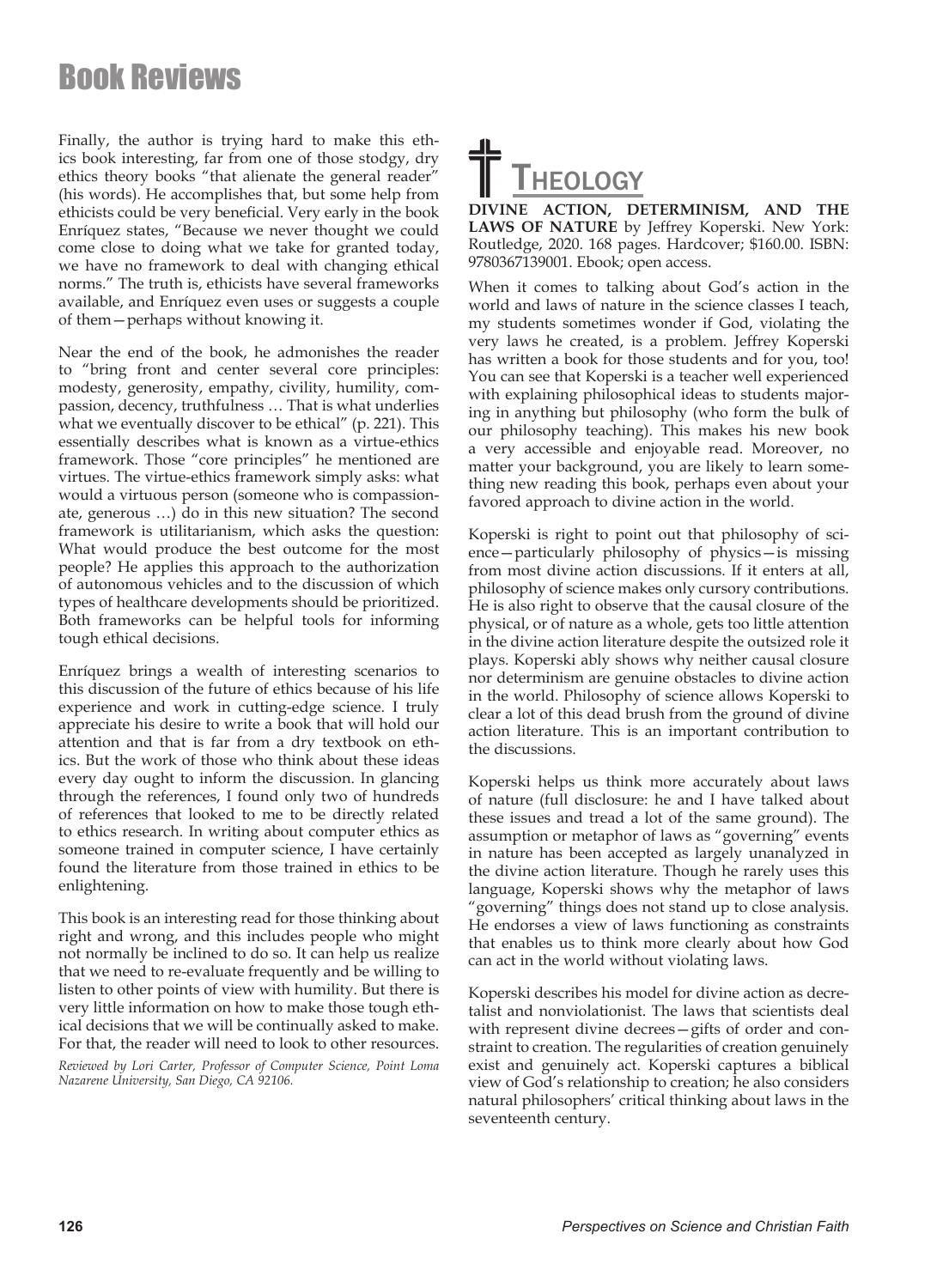As for nonviolationism, Koperski points out that laws the nomic conditions or features of the world—do not make things go (no "governing" metaphor). Rather, as physicists have recognized, it is forces that make things move. What laws do is provide nomic constraints on the behavior of forces (p. 134). His model is nonviolationist in that these laws are not violated when God acts in nature; rather, when there are nonnomic changes, "the laws adapt to change. This was true when we thought that nature was Newtonian, and it remains true in the age of quantum mechanics and relativity" (p. 135). Koperski's account is consistent with what I think physics reveals to us about the laws of nature—they function as typicality conditions: A law tells us what to expect for the behavior of forces on a system typical for the constraints represented by the law. But when new factors or conditions are introduced, the law does not tell us what to expect. The typicality is shattered, but not the law. Yet, this does not distress physicists; we know how to model and calculate what happens with these additional factors that the original law did not cover.

Consider a simple example: A grandfather clock keeps time well because of the lawlike regularities involved in its functioning. Yet, if I use my finger to keep the minute hand from moving forward, the clock will cease keeping time accurately. No laws have been violated; however, a genuine physical change has taken place regarding the clock's functioning. The regularities are still there—the laws are still operative—but they adapt to the presence of a new effect or force introduced into the clock system. What this means is that "once the laws of nature are distinguished from the behavior that is the *result* of those laws and nonnomic conditions, we find a vast space of contingency in which God can act" (p. 135). Koperski calls this a "neoclassical model of special divine action" (p. 135) because God is not manipulating laws to act in the world. If humans can make genuine nonnomic changes to nature without violating laws (e.g., rockets that overcome gravity's pull), clearly God is able to. The question then becomes one of God's relationship to the contingent order he has given creation.

You may be thinking of possible objections to this account of divine action. Koperski discusses several and I recommend you read what he has to say about them. I will briefly discuss what seem to be the most serious—that is, possible violations of energy conservation. There are many reasons to think that conservation laws function as constraints on systems when particular conditions hold. For instance, as Koperski points out, according to general relativity, energy conservation does not apply to an expanding universe. In a dynamic spacetime, the motion of objects does not conserve energy. More generally, any system whose dynamics depend on time will fail to conserve energy, and there

are lots of such systems in the actual world. Physicists have precise ways of quantifying how much a system violates energy conservation and describing the resulting order of the system in question. The idea that any system violating energy conservation can always be embedded into a larger system restoring conservation is just that—an idea and nothing more. Physicists do not have any good reasons supporting this idea (though some defend it to maintain their reductionist intuitions). There is plenty of opportunity for divine action in the world and energy conservation is never an issue.

One could sweat some details. For example, Koperski rehearses arguments to the effect that quantum processes suppress chaos, thus undercutting the amplification of small quantum changes to macroworld effects (pp. 52–53). While it is true that quantum mechanics is no friend of chaos, the amplification argument is more along the lines of a chaotic macroscopic system being sensitive to quantum fluctuations; this doesn't depend on the existence of so-called quantum chaos. There always are stringent constraints on such amplification, however; so, Koperski is correct that banking on this as a route for divine action is still a hopeless cause. And I am not convinced that physics and philosophy of science are pointing toward an eventual rejection of ontological randomness in quantum mechanics (pp. 60–63). Irreducible randomness is not lawless chaos; it is a form of order that God has given to creation even if it offends the deterministic intuitions of some physicists and philosophers. None of Koperski's account stands or falls with these quibbles.

I would like to see Koperski's account enriched with the doctrine of creation, such as in *Understanding Scientific Theories of Origins: Cosmology, Geology and Biology in Christian Perspective,* Robert C. Bishop et al. (IVP Academic, 2018). His discussion in sec. 4.2 suggests that seventeenth-century natural philosophers eventually ditched all forms of divine-mediated action for direct or unmediated divine action as embodied in the laws of nature (the discussion is a little oversimplified, but this is a short book). This amounts to treating the laws of nature as the main mediators of all that happens in creation (back to the "governing" metaphor). In contrast, the doctrine of creation's emphasis on multiple forms of divine-mediated action helps to address the divine relationship to creation in which God is working in and through nature, not outside and apart from it. This is exactly what Koperski's account needs for some of the questions he entertains at the end of the book and for some he leaves unanswered (e.g., why one does not have to restrict divine concurrence to Thomist models only).

*Reviewed by Robert C. Bishop, Department of Physics and Engineering, Wheaton College, Wheaton, IL 60187.*